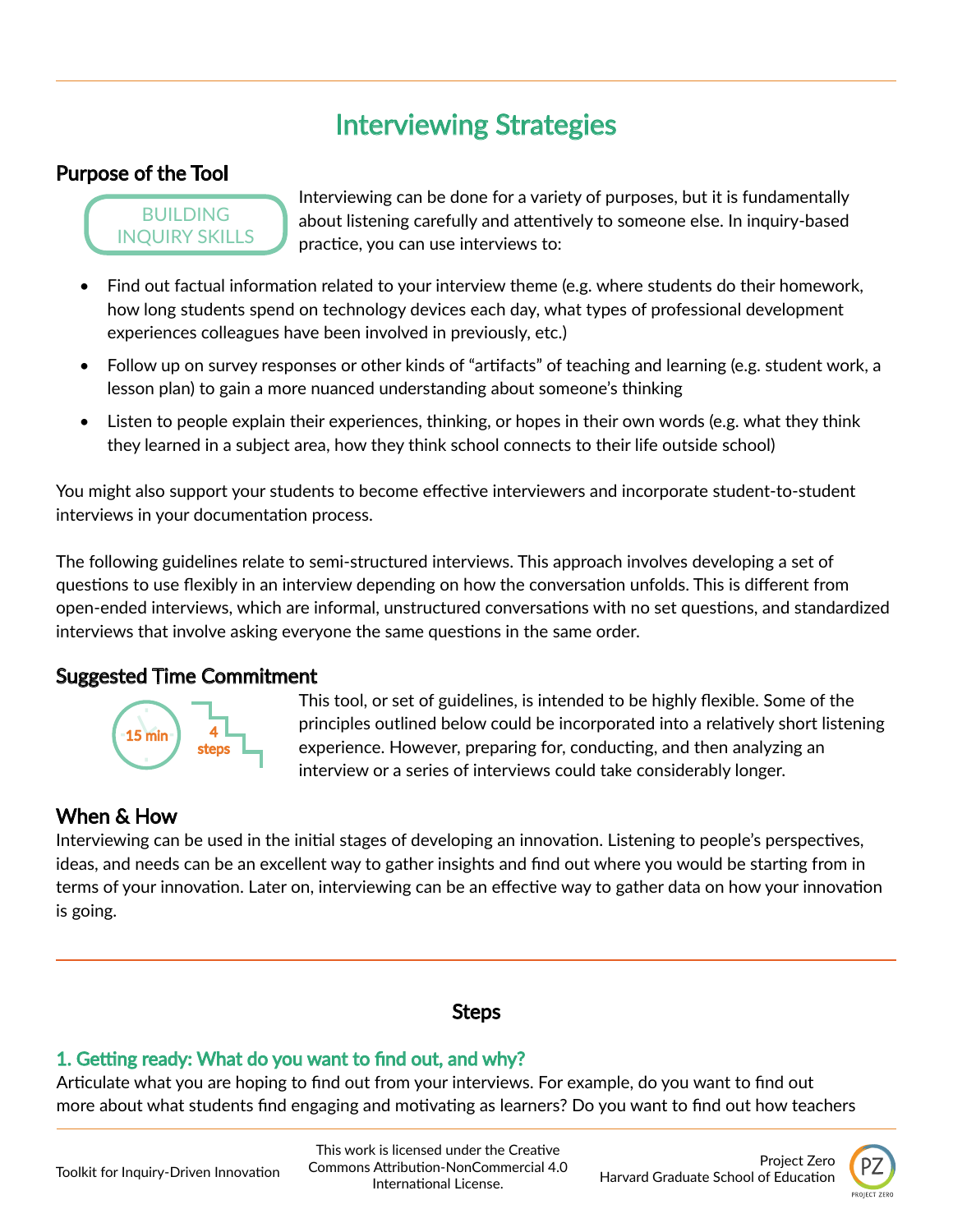experience professional development at your school and how they would like to grow personally and professionally? Do you want to hear about how a student approached a class assignment in a particular way? Make sure to consider whose perspectives you most want to hear as you think about who you will interview.

## 2. Framing questions: What questions are you going to ask?

You may find it helpful to draw up the following table to help you separate out what you want to find out and what you'll actually ask. It can sometimes be difficult for people to answer direct questions: try to find ways to ask questions that will allow your interview participant to speak naturally but at the same time give you the kinds of information or insights you need.

| What I want to find out | Questions I will ask |
|-------------------------|----------------------|
|                         |                      |
|                         |                      |

As you develop your questions, these tips may be helpful.

- Avoid leading questions, or in other words, questions that steer your interview participant to give you the answers you are hoping to hear. Try to ask your questions as open-endedly as possible.
- Ask your interview participant to describe an experience ("Tell me about …" or "What was it like for you to…?"). Try to avoid asking them directly to remember certain events because that can cause anxiety regarding the accuracy of their memories.
- Try asking interview participants to talk to you about a hypothetical situation or as if you or they were someone else – for example, "If I were a parent seeking advice about helping my child develop better reading habits, what would you say to me?" or "How would you explain the word "culture" to a child in 3rd grade?"
- Try to get your interview participant to tell a story about an experience.

If possible, try to record your interview so you can listen to it later on. You could use a recording device such as a voice memo function on a phone or computer, a mobile phone app (for example, RecUp), or a digital or tape recorder. Otherwise, take handwritten notes.

#### 3. Conducting the interview

While conducting an interview, the key principle to focus on is "listen more, talk less." You need to actively listen to what the person is saying, what they're maybe not saying, and how the overall interview is going. There are a lot of similarities between good interviewing and good teaching.

Interviewing someone is a human-to-human interaction. You are an essential part of the conversation and how you do the interview will help shape what you find out. Your questions, tone, follow-up comments, and nonverbal cues will all potentially affect what the person you're interviewing chooses to share with you.

Here are some tips:

• Ask clarifying questions if you're not sure what the interview participant means. For example, "Tell me